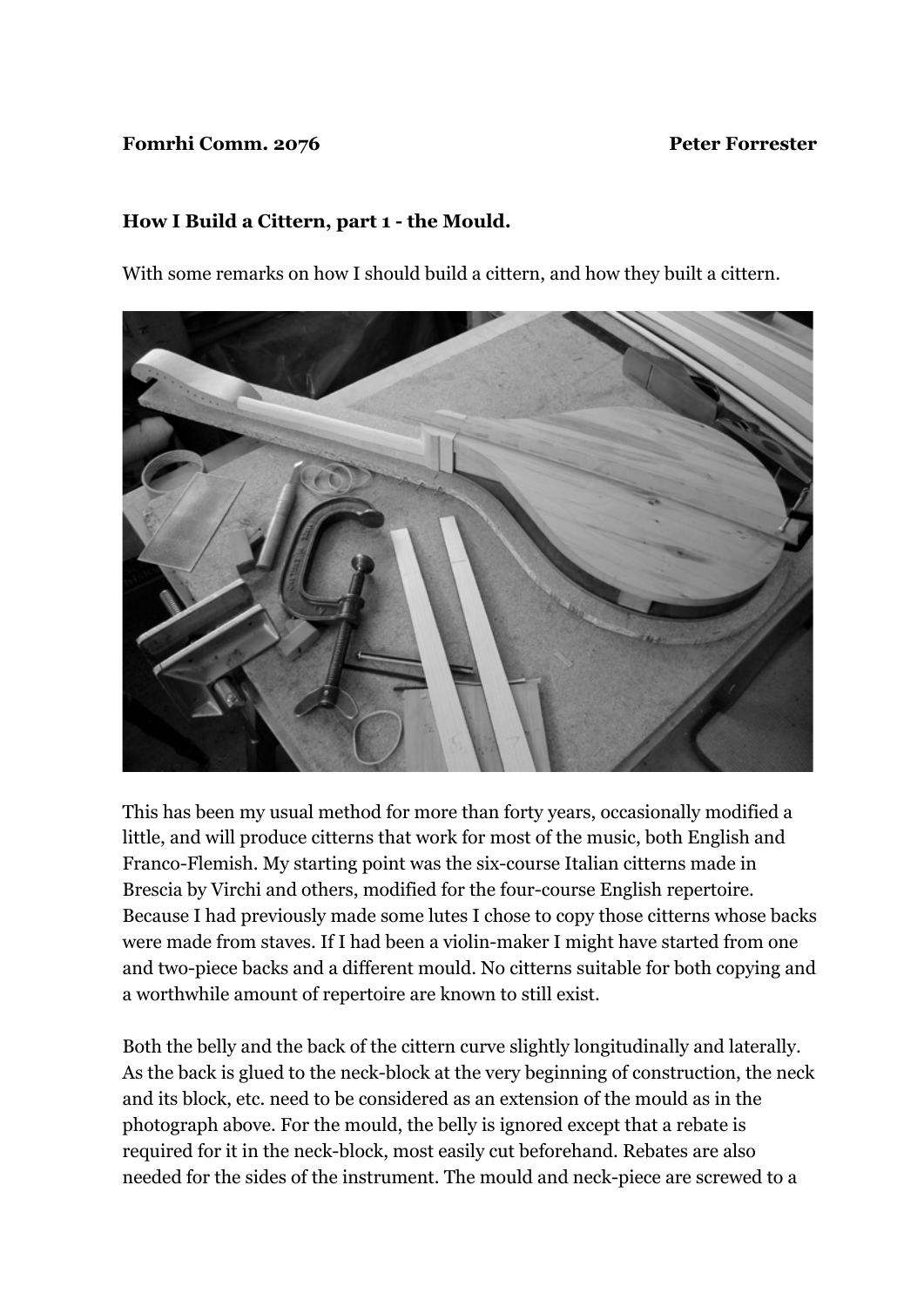baseboard, best shaped as shown to aid any clamping needed later. The neck-piece needs regular removing and replacing during construction, so the holes for the screws in the baseboard should be reasonably well-fitting and countersunk. It is easiest if the neck-piece - the peg-box, neck, heel and neck-block, are close to finishing before the back is started, although I always leave an extra 1 or 2 mm on the peg-box width against the possibility of small errors.

The plane of the baseboard makes a useful datum line in the side elevation of the cittern, from which measurements can be made during the initial designing.



The depth of the body at the neck-block will be twice or more than its depth at the end-block. Perhaps 50 mm to 20-23 mm. (The Ashmolean Virchi is only 17 mm deep here including the thickness of the belly and back, but, like many other citterns, it has no end pin. Modern musicians will probably demand one, and room must be found for hitch pins as well.) For a 43 - 45 cm string-length, the bridge should be around 16 - 18 mm high, and the action at the 12th fret around 1.5 mm. The fingerboard will be around 9 - 10 mm deep at the 12th fret and either be constant in depth (thickness) or taper slightly towards the nut. From the very small number of examples available, more Italian citterns taper than North European ones, so their end-blocks are closer to the datum line.



The mould can be solid or made in layers. Both work, but it is convenient to be able to use small cramps or clothes-pegs to hold the back staves in place while the glue sets. The curves and flats across the back are made much like a lute back. Their slighter curvature is a little more difficult to make accurately.